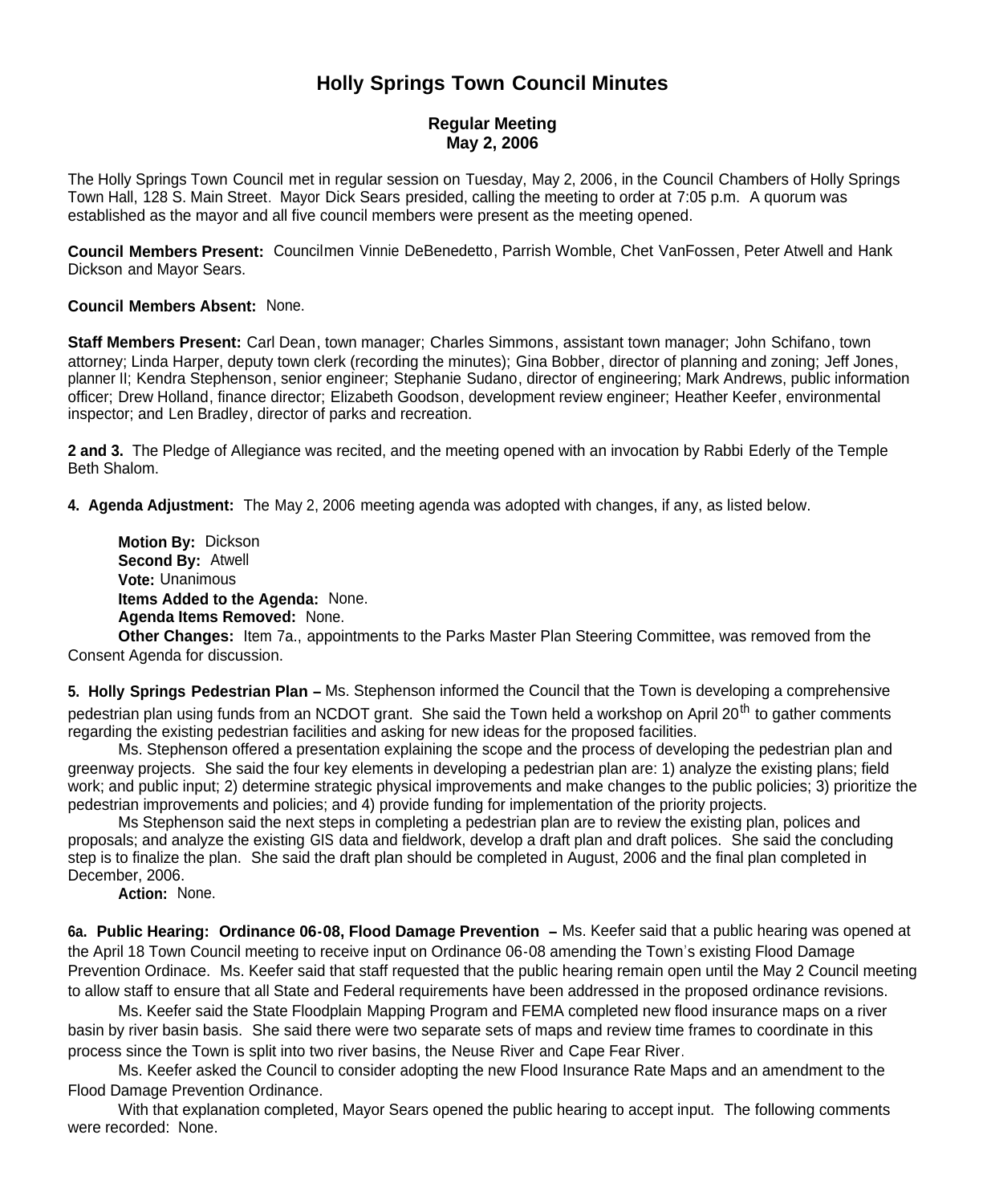There being no comments, the public hearing was closed.

**Action:** The Council approved a motion to adopt Ordinance 06-08, an amendment to the Town Code on Flood Damage Prevention and to adopt new FEMA/Flood Insurance Rate Maps.

**Motion By:** Womble **Second By:** Dickson **Vote:** Unanimous *A copy of Ordinance 06-08 is incorporated into these minutes as addendum pages.*

**6b. Public Hearing: Annexation A06-08, Williams Property –** Mr. Jones said the Town has received a petition for voluntary annexation for property abutting the existing Trotter's Bluff subdivision and containing 83 acres. He said the petition meets all the statutory requirements for annexation.

With that explanation completed, Mayor Sears opened the public hearing. The following comments were recorded: Paul Franzon of 1212 Happy Hunting Hills – Mr. Franzon is an adjacent property owner who said that he had concerns with the proposed annexation of Mr. Williams property, the first being with the proposed development plan that indicates a dead end road that stubs out onto his property. Mr. Franzon requested that the Council consider blocking that stub out with a fence or by landscaping. He said with the development being developed as high-density, that there are not enough recreational areas, and he is concerned that the residents may wander onto his horse farm for recreation. He requested that the Council approve buffering or screening plantings along Happy Hunting Hills that are consistent with the existing trees in that area.

There being no further comments, the public hearing was closed.

**Action:** The Council approved a motion to adopt Annexation Ordinance A06-08 annexing 83 acres owned by Joel Williams, and more particularly described as Wake County PIN: 0648.07-59-4839 (portion of), into the corporate limits of the Town of Holly Springs.

**Motion by:** Atwell **Second By:** Dickson **Vote:** Unanimous *A copy of Annexation Ordinance A06-08 is incorporated into these minutes as addendum pages.*

**7. Consent Agenda:** All remaining items on the Consent Agenda were approved following a motion by Councilman Atwell, a second by Councilman Dickson and a unanimous vote. The following actions were affected:

7a. Parks Master Plan Steering Committee – This item was removed from the Consent Agenda during agenda adjustment for discussion before new business.

7b. Budget Amendment, \$42,000 – The Council adopted amendments to the FY 2005-06 budget in the amount of \$42,000 to cover additional fuel costs for departments. C*opies of the budget amendments are incorporated into these minutes as addendum pages.*

7c. Budget Amendment, \$32,000 – The Council adopted an amendment to the FY 2005-06 budget in the amount of \$32,000 to cover costs of additional water meters. *A copy of the budget amendment is incorporated into these minutes as an addendum page.*

7d. Budget Amendment, \$750 – The Council adopted an amendment to the FY 2005-06 in the amount of \$750 to appropriate funds for Bass Lake programs. *A copy of the budget amendment is incorporated into these minutes as an addendum page.*

7e. Resolution 06-22 – The Council adopted Resolution 06-22 directing the Town Clerk to investigate the sufficiency of Annexation Petition A06-09 and setting a public hearing on the question of annexation for May 16, 2006. *A copy of Resolution 06-22 is incorporated into these minutes as an addendum page.*

7f. Main Street Survey Contract – The Council approved to award a contract to Mauldin-Watkins Surveying, P.A., in the amount of \$4,000 for the Main Street enhancement project right of way survey and plat. *A copy of the Mauldin-Watkins Surveying, P.A. contract is incorporated into these minutes as an addendum page.*

7g. Budget Amendment, \$38,000 – The Council adopted an amendment to the FY 2005-06 budget in the amount of \$38,000 to allocate additional funds to the public works department. *A copy of the budget amendment is incorporated into these minutes as an addendum page.*

**7a. Parks Master Plan Steering Committee Appointments -** Mr. Bradley explained that the first step of developing a Parks and Recreation Master Plan is to set up a steering committee. Mr. Bradley said that staff recommends the following: Dick Gallo, Monica Fanjoy, Art Schaeffer, Ray Criber, Tamara Ward as in-town citizen members and Charles Whitaker as an ETJ member; Joe Signoretti from the Planning Board; Gina Bobber, from the Planning Department; Beth Arthur of the Parks and Recreation Advisory Committee and Scott Barnard from the Parks and Recreation Department. Mr. Bradley reported that Councilman DeBenedetto also has expressed interest in serving on the committee.

After much discussion, the Council appointed the candidates recommended by staff and Councilman Dickson as a member and Councilman DeBenedetto as an alternate member representing the Town Council.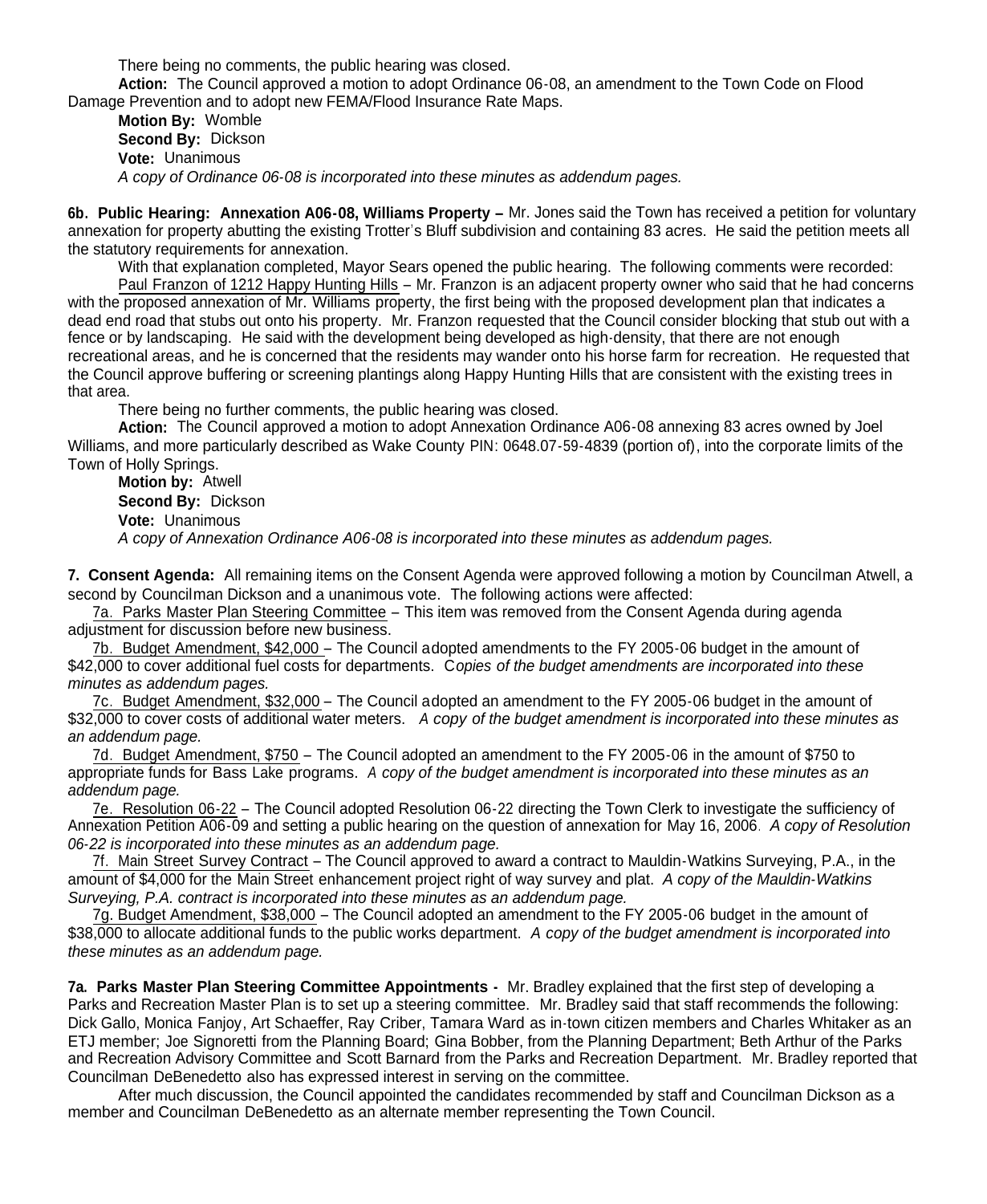**8a. FY 06-07 Proposed Budget and Budget Work Shop -** Mr. Dean distributed his recommended FY 2006-07 Town budget for the Council's review. He said that in order to accommodate the Council members' questions and suggestions for revisions to the budget plan, a budget workshop needs to be scheduled in May. He said that this workshop will give additional time to review the budget document and still allow time for changes to be made before formal adoption during the month of June.

Mr. Dean said that the Town of Holly Springs has experienced a great deal of positive growth over the past several years, enhancing the Town's ability to improve services provided to its citizens. He said that, as the Town continues to develop, a vision of how the community will grow while upholding the quality of life expected by its citizens should be maintained. Mr. Dean said that this vision should include quality services and programs that address the needs of citizens, economic development in keeping with the community, and adequate infrastructure to meet the requirements of the growing Town. He said the proposed budget is designed to meet those needs during the next year. He reviewed the revenues of the general and utility funds, in addition to the general and utility expenditures, with the council members.

Mr. Dean said that the salary requirements for next year include a recommended 3% cost of living adjustment (COLA) across the board. He said that funding is provided in each department for merit/performance pay in the amount of 3% of salaries. He said the salary budget also includes a 5% 401(k) contribution and longevity benefits. Mr. Dean said that the employee health insurance has been budgeted to a 2.5% increase in the rates for next year.

Mr. Dean said that, as part of the budget process, staff feels it is important to have new residential developments absorb additional expenses for infrastructure rather than passing costs on to existing citizens. He said the Town has increased the water and sewer capacity fees from \$3,500 to \$4,000 in order to address immediate infrastructure needs. He said that in addition, the Town has removed the sewer capacity fees from the operating budget, allowing these fees to go directly into reserve accounts. He said that it is important for the Town to gradually reduce its dependence on impact fees and charges for operating expenses, and staff will continue to attempt to reduce these charges in future budgets to eliminate potential financial problems within the operating budget.

Mr. Dean indicated that as the Town proceeds into the next several years, staff will continue to evaluate projects and personnel needs as they relate to the provision of services. He said that Town staff has several substantial projects (wastewater treatment plant, park improvements and community center) that will be initiated during this fiscal year; therefore, it will be important to prioritize programming needs with future budgets. He said that staff continues to work with the Town Council and citizens to establish goals and objectives as the Town grows to provide the level of services expected.

Mr. Dean said staff has done a good job in development of the budget and has done a good job of controlling costs while providing service levels expected by the Town Council and citizens. He added that the proposed budget is a best estimate of what the Town should expect next year and represents a fair assessment of the Town's anticipated revenues and expenditures.

Mr. Dean explained that the proposed budget reflects his recommendations based on department meetings, evaluation of existing service needs, and input from the Town Council. He added that it represents a level of funding that will allow the Town to maintain and improve current service levels while making organizational changes, which should be costeffective and more efficient. He noted that, as with any budget, external forces can affect projections, and for that reason the figures proposed in the FY 2006-07 budget are a very conservative forecast of revenues and expenditures for the next year.

**Action:** The Council approved a motion to set a budget workshop for May 10, 2006, at 6:00 p.m., in the Holleman Room of Holly Springs Town Hall, 128 S. Main Street.

**Motion by:** Atwell **Second By:** Womble **Vote:** Unanimous

Mayor Sears at this time read the results of the primary election for this precinct.

**8b. Trotters Village (Morgan Park) 02-PUD-01-A01 -** Mr. Jones explained that at the April 18 Town Council meeting, the Board held a joint public hearing for Trotters Village (Morgan Park) PUD. He said there were several adjacent homeowners who spoke about the increased density, increased traffic, commercial uses within the retail/office space, and increased noise from construction.

Mr. Jones said staff and the Planning Board recommend approval with conditions.

- Mr. Jones reviewed and discussed with the Council the following requested amendments to the PUD:
- Name change to Morgan Park.
- Parcel layout including acreage, lots, streets, utilities, and storm drainage/ponds.
- Lot size- count and distribution.
- Creating single-family and townhome lots without public street frontage.
- Neighborhood Village designation was changed to Local Business.
- Tree protection fencing was adjusted to match parcel layout.
- Street cross sections were changed to match Town regulations, including sidewalks locations.
- Included a village house and patio home detail with 0' lot lines.
- The original PUD had lot sizes ranging from 4,400 to 20,000 square feet.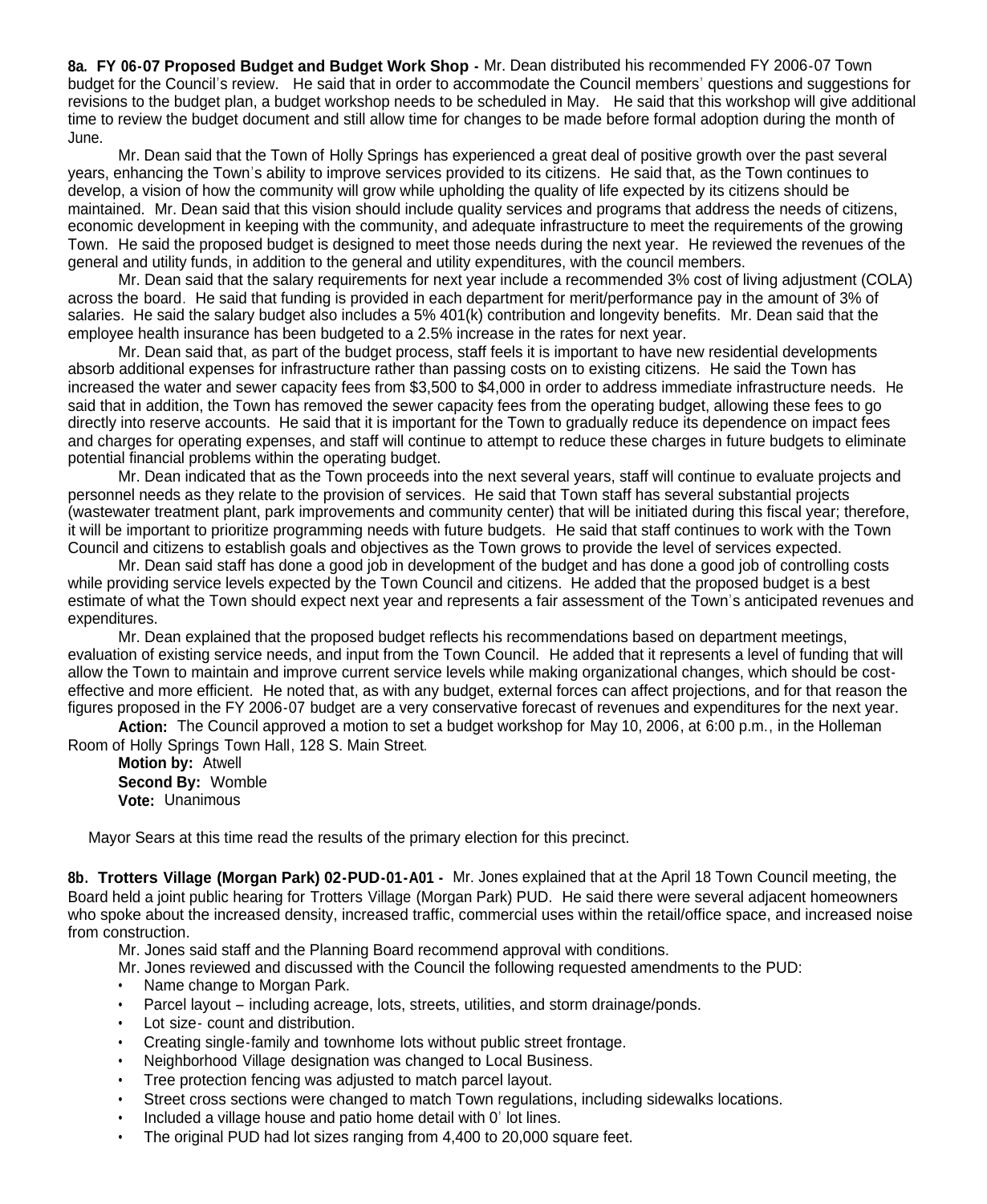- The amendment proposes to have lot sizes ranging from 5,000 sq. ft. to 20,000 square feet.
- The overall number of units has decreased from 172 to 171.
- Overall density of 3.44 units to acre as opposed to the original PUD had 3.54 units to an acre.
- The proposed amendment has added additional open space, 30.01 acres, up from the 23.21 acres of open space in the original PUD.
- This is approximately 36% of the project area in open space.

Thomas Spaulding of Spaulding and Norris, 972 Trinity Road, Raleigh, representing the applicant, addressed the Council, requesting that members consider not requiring the Traffic Impact Analysis (TIA) for this project.

It was the consensus of the Council and staff to leave the TIA requirement in the conditions, but to allow the applicant to submit the TIA later in the review process, at the engineering department's discretion.

**Action:** The Council approved a motion to approve Planned Unit Development amendment #02-PUD-01-A01 for Trotter's Village (Morgan Park) PUD as submitted by Spaulding and Norris, project number 604-05 dated revised 4-10-2006 with the following conditions:

- 1. The area for land dedication to the Town of Holly Springs as park land is to be provided at a rate of 1 acre per 35 units. This area is to be calculated at time of Preliminary Plan. All areas for dedication within utility easements, slopes of 15% or greater, or flood plain will be credited at the rate of 1 acre per 20 units.
- 2. An 8' asphalt greenway trail with 30' easement should be shown from the cul-de-sac in area A to and including the main greenway trail. The area of the greenway easement and linear footage of the constructed asphalt trail will be credited toward the Ordinance requirements for fees in lieu of dedication of park land.
- 3. The following items are to be included on Preliminary Plans/Development Petitions (later in the approval process): a. TIA is to be submitted for this project later within the review process, in accordance with Engineering Director's discretion.
	- b. Provide a functional alignment for Piney Grove Wilbon Road re-alignment to verify that access to the Carroll property is maintained.
	- c. Verification of all easements and private roads within the easements
- 4. Prior to submittal of any development plans for Section G the following information will need to be provided:
	- Documentation of offsite right-of-way access to this parcel.
- 5. The following information will need to be submitted with the 1<sup>st</sup> construction drawing submittal for this project: a. A separate plan clearly specifying radii, row, street cross-sections, on-street pavement markings, on-street parking signage, etc. must be submitted to the town for review and approval. Information should be very clear for ease of use by inspectors in inspections.
- 6. The following information will need to be submitted with  $1<sup>st</sup>$  plat submittal for this project:

a. Provide covenants which establish a Homeowner's Association to cover maintenance of buffers, street trees, private open spaces, streets, parking areas, lighting, recreation areas, greenways, ponds, lakes, private sewer collection, private drainage easements, etc. and full disclosure regarding the proximity of the project to the Town's Waster Water Treatment Plant. The covenants shall be recorded after Town approval and prior to the Review Officer's sign-off of the first Mylar for recordation.

**Motion by:** Womble **Second By:** Atwell **Vote:** Unanimous

**8c. Morgan Park, 06-MAS-02 –** Mr. Jones said 06-MAS-02 for Morgan Park proposes 123 single-family lots, a recreation site and a commercial area on approximately 79 acres. The commercial area, he noted, would require a separate development plan submittal.

Mr. Jones said the main access would be off of Avent Ferry Road. He said the plan is proposing 20 acres of open space throughout the subdivision and that eight acres would be dedicated to the Town, together with one acre for a greenway easement. He said the proposed plan includes a recreation center and pool area.

Mr. Jones said staff and the Planning Board recommend approval with conditions.

Tom McKay, developer of Morgan Park, addressed the Council, reviewing the new location of the townhomes section and the elimination of driveways in front of the townhomes. The amended plan shows alleys to the rear of the townhomes. He said that this would give more open space in the area in front of the townhomes.

The Council discussed the overall open space and the stubbed out street as mentioned by a neighboring property owner during the public hearing on annexation of the subject property.

**Action:** The Council approved a motion to approve Preliminary Plan #06-MAS-02 for Morgan Park as submitted by Tom Spaulding, project # 604-05, revised 4-7-06 with the following conditions:

- 1. All previously approved conditions for the PUD will apply to this plan as well.
- 2. A UDO permit for sign installation in addition to all other applicable permits will need to be secured prior to any sign installation.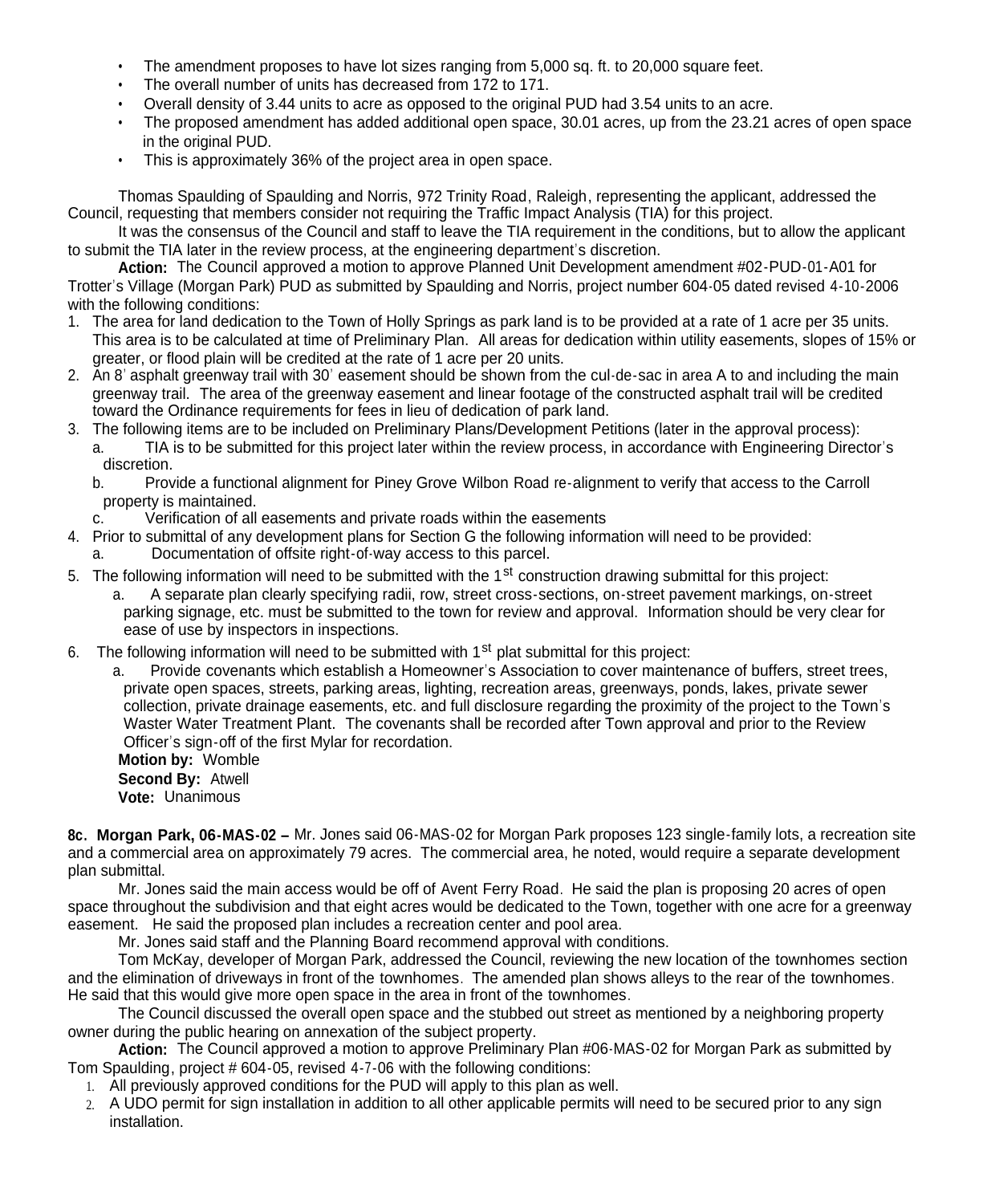- 3. Prior to Final Plat, the following must be completed:
	- a. Payment of fees-in-lieu of land dedication in the amount of \$904/unit.
- 4. It is anticipated that an infrastructure reimbursement agreement will be completed with this project. In order for this agreement to be presented with this project, the developer will need to contact the Department of Engineering to schedule a meeting with the Director of Engineering. Potential items to be included with this agreement are:
	- a. Relaying and upgrading the existing gravity sewer line that runs along the rear of this property.
	- b. The realignment of Piney Grove-Wilbon Road to align with proposed entrance will be constructed with this project.
- 5. *Prior to construction drawing submittal, the following item will need to be addressed:*
	- a. TIA is to be submitted for this project later within the review process, in accordance with the Engineering Director's discretion.
- The following items are to be included with 1<sup>st</sup> construction drawings submittal(later in the approval process):
	- a. Appropriate documentation for the pond removal
	- b. A 30' right-of-way on this property will need to be dedicated for Logging Road.
	- c. Evaluate downstream conditions for adequate storm drainage facilities.
	- d. Clearly show streams and 30' Cape Fear stream buffers.
	- e. Show field surveyed location of jurisdictional features.
	- f. Show all existing private roads and confirm that access is maintained to all existing properties.
	- g. Show road improvement dimensions graphically on the plans.
	- h. Verify that each adjacent upstream property has been provided with a sewer stub. Provide a sewer basin map showing what area will be served by each sewer stub.
	- i. Evaluate the drainage way from the outlet of the subdivision to the south side of Avent Ferry Road.
		- i. Confirm downstream conveyance can provide positive drainage for proposed flow
		- ii. Provide 100 year backwater and evaluate what design storm overtops Avent Ferry Road.
		- iii. Provide calculations and detail for swale that will convey flow from the site to the crossline pipe at Avent Ferry Road.
	- j. If it is determined that the existing downstream condition can not accept the increase in flow and a pond is proposed the following items will apply:
		- i. The 100 year water surface elevation of the pond
		- ii. A 20' maintenance easement surrounding the pond and dam
		- iii. Calculations for pond sizing

**Motion by:** Womble **Second By:** Dickson

**Vote:** Unanimous

**8d. Gable Ridge Lane Drainage Project -** Ms. Stephenson explained to the Council that the Town has funded several studies to evaluate options for improving existing vard and street flooding along Gable Ridge Lane. She said based upon the information provided by consultants and the Town Council, staff pursued with the following:

- replacement of the existing 72" Corrugated Metal Pipe (CMP) with a larger system (culvert) in order to allow more stormwater (in fact, the 100 year storm event to be fully contained underground) to enter the system and minimize overflow into the road, and
- further evaluation of possible detention areas upstream.

Ms. Stephenson said in the fall the Town approved a contract with Kimley-Horn to design a culvert replacement, plus completion of a feasibility report for upstream detention. She said as of December 2005, Kimley-Horn was on schedule and had completed 50% of the construction plans and a project construction opinion of cost and budget for the culvert improvement project. She said the scope of the improvements includes removing the existing 72" CMP and installing a 10 ft x 5 ft reinforced steel concrete box culvert, and replacing the road and landscaping that will be disturbed during the construction. She explained that Kimley-Horn, as part of this contract, was going to continue to pursue the detention options with the regulatory agencies.

Ms. Stephenson said that in December, 2005, staff presented to the Town Council the 50% construction plans that had been completed by the consultant to handle all runoff during the 100 year storm. She said the original plan and preliminary opinion of cost had increased substantially from initial estimates because, among other things, the consultants discovered that one of the effected residences had an engineered foundation, which would require some extra caution and expense; and because of the complexity of existing utilities in the area.

Ms. Stephenson explained that the consultant's opinion of cost for construction of the new plan is in excess of \$1 million dollars.

Ms. Stephenson said that the meetings between the consultant and the regulatory agencies had gone very well and that permits for for retention areas R8 and R9 are likely to be granted.

Ms. Stephenson explained that because of the project's increased cost, which is at 50% design, staff is revisiting the scope of the project with the consultant to consider handling a smaller, more frequent storm event. She said as a result, the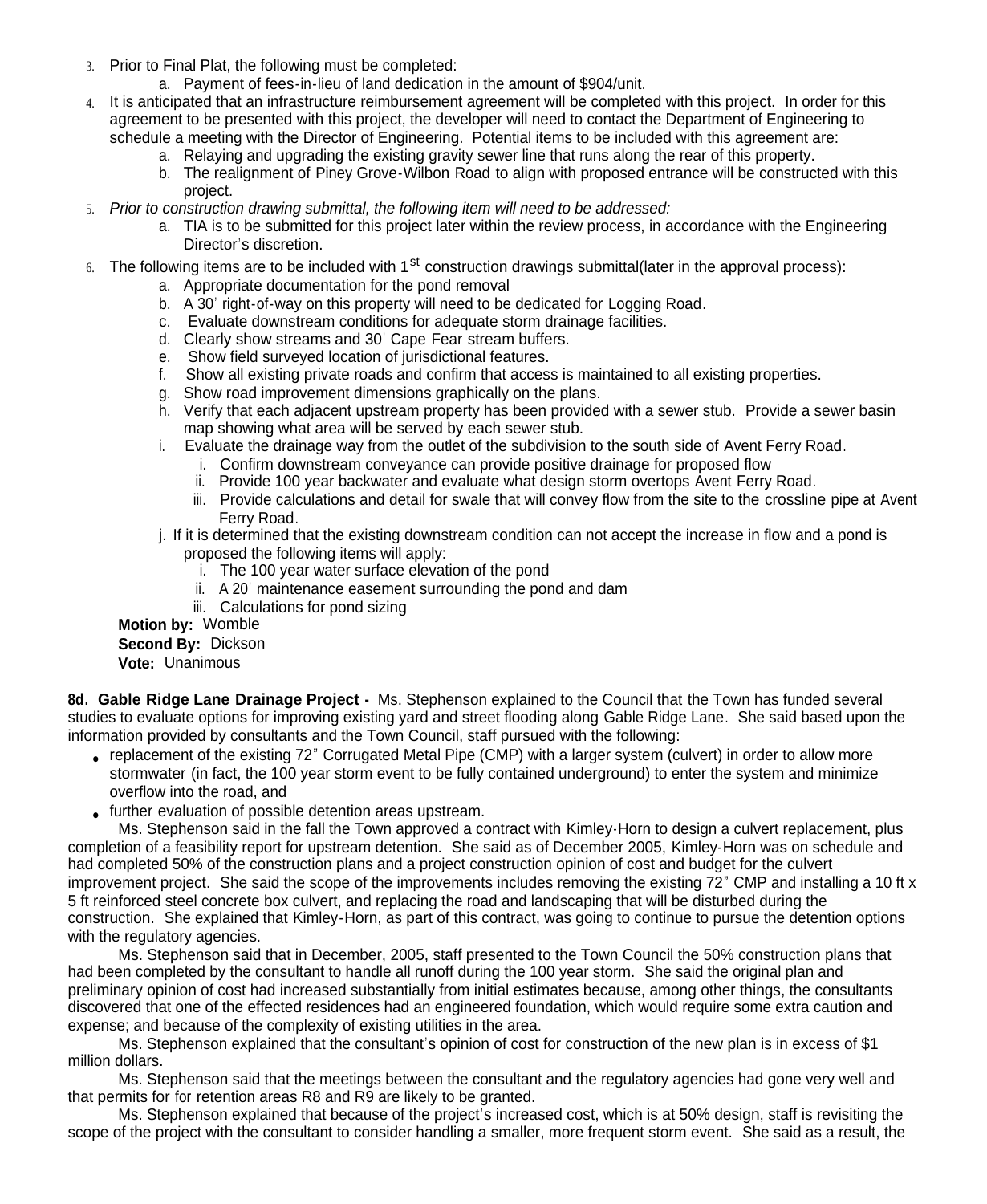following modifications to the project have been proposed:

- Design the system to carry the 25 year storm event as opposed to the originally planned 100 year event. Handling the 25 year storm event meets the standards that were in place at the time this development was developed. It also meets the standards in place for drainage system capacity design in many other area municipalities for this type of roadway.
- Perform some work to better open the inlet structure of the 48" cross-culvert near Oakmont and Gable Ridge which appears to be limiting the flow that enters the culvert.
- In light of favorable regulatory reaction to detention at R8 and R9, proceed with securing property owner approvals and design of detention at those locations. Implementation of detention will reduce overflows expected in the 25 year storm event.
- Provide a flanking inlet on Gable Ridge Road at the sag-point near the bottom of the project to increase intake of water.
- Add another yard inlet (or other means) to allow flow to more efficiently enter the existing 24" cross-culvert.
- As already provided in the 50% Design Drawings, provide an overflow bypass swale from the sag at Gable Ridge Road through the Donson/Guess side yard down to the stream to control stormwater from storm events greater than 25 year event.

Ms. Stephenson reviewed with the Council the different construction options. She said that in order to implement the above changes to the project, staff is requesting the Council to consider at the next Town Council meeting giving direction to staff as to which option to pursue.

Ms. Stephenson asked for Council direction in whether to pursue solving a 25-year storm event or a 100-year design. Council members said they would like to make an on-site visit with the consultant before taking further action.

**9. Public Comment:** At this time, an opportunity was provided for members of the audience who had registered to speak to address the Council on any variety of topics not listed on the night's agenda.

Tim Sack of 232 Elam Street thanked the Council for their efforts in the landfill matter. He said that he had a concern with the closed Town of Cary landfill that is located adjacent to his property. Mr. Sack reported that the property has settled in places, and he requested the Council's help in arranging for maintenance/repairs to be done.

**10. Other Business:** Councilman DeBenedetto said that he would like to serve on the Comprehensive Plan Steering Committee, and he recommended that the Council also add Van Crandall and Mark Shank to the list.

The Council discussed the importance of serving on this committee, and the Board was in consensus to add Councilman DeBenedetto to serve as an alternate member on the committee.

**11. Manager's Report:** Mr. Dean said the parks and recreation department held its annual Dog Walk in the Park event last weekend and that staff did an excellent job. Mr. Dean reported that Chief Parker and the fire department did a good job in building the stage that was used during the festival. He reminded the Council that the Rockin' at the Crossing event is scheduled for May 25 and the last Thursday of June and July in the parking lot of the Holly Crossings Shopping Center at the Bass Lake Draft House.

Councilman Atwell asked about the animal control ordinance. Mr. Schifano said that the ordinance amendment should be at the next Town Council meeting.

**12. Closed Session:** The Council approved a motion to enter into Closed Session, pursuant to G.S. 143-318.11(a) (5) to discuss the particulars of entering a contract involving the landfill property.

**Motion By:** Atwell **Second By:** Dickson **Vote:** Unanimous

## **General Account of Closed Session – May 2, 2006**

In Closed Session, the town manager updated the Council on the status of the landfill property and the standing of the Wake County Board of Commissioners. Also discussed were terms of contracts with various consultants and associated funding for the landfill issue.

## **-- End General Account**

The Council approved a motion to return to Open Session. The motion was made by Councilman Dickson, seconded by Councilman Womble and carried unanimously.

In open session the Council approved a motion to authorize the town manager to designate up to \$100,000 from the BFI landfill revenue fund for the purpose of entering professional service contracts with consultants and directed that an associated budget amendment be prepared.

**Motion By:** Womble **Second By:** Dickson **Vote:** Unanimous